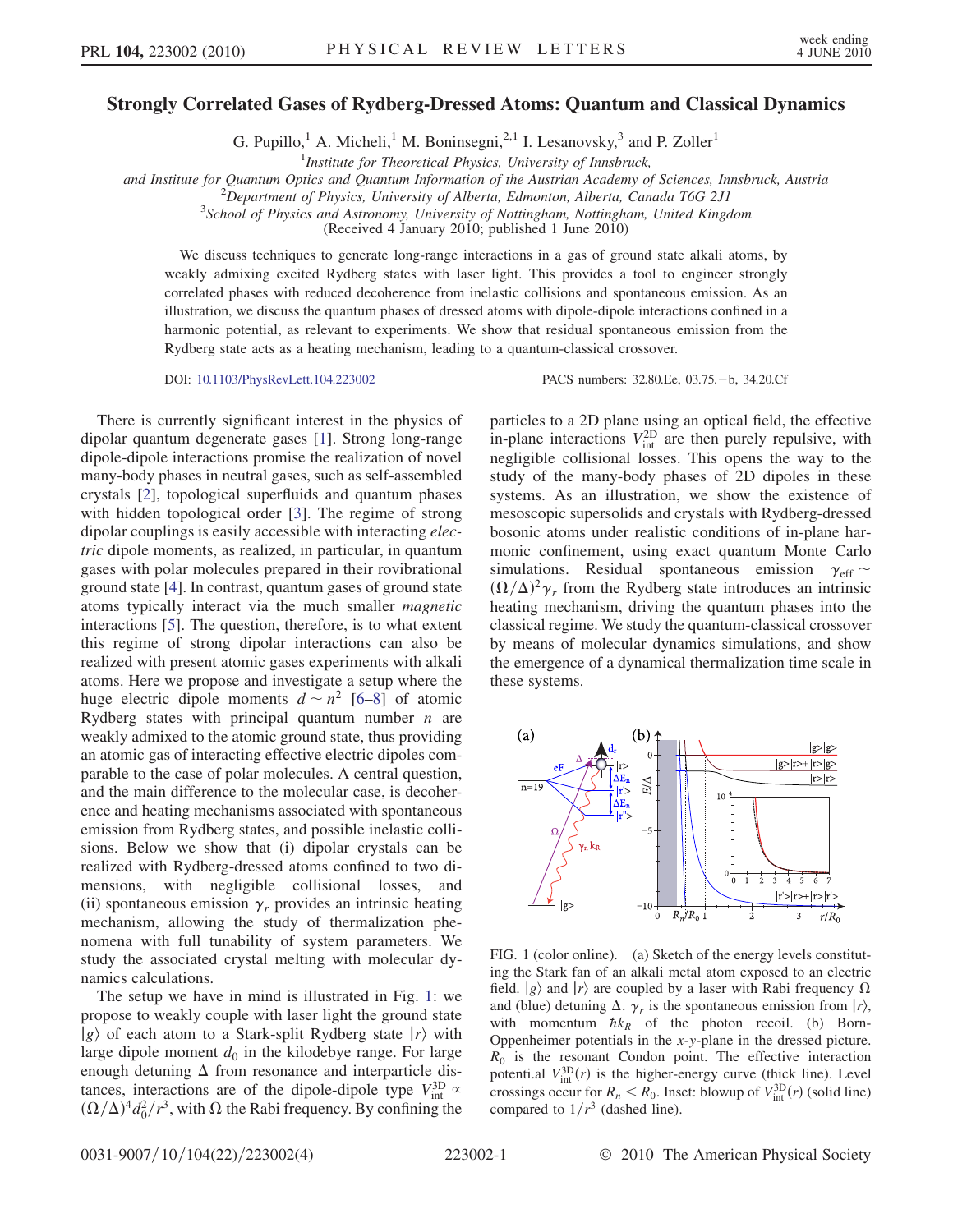Effective interaction potentials with suppressed decoherence from atomic collisions and spontaneous emission are obtained as follows. In the presence of a homogeneous electric field (field strength F, oriented along  $e_z$ ) the energy levels of an alkali atom show the well-known Stark structure [\[6](#page-3-5)]. We are interested in the highest-energy state  $|r\rangle$  of a given manifold n  $(n_1 = n - 1$  and  $n_2 = 0$  the parabolic quantum numbers) in the linear Stark regime, with dipole moment well approximated by the hydrogenic result  $d_0 = (3/2)ea_0n(n - 1)$ . Here,  $a_0$  is the Bohr radius and *e* the electron charge. The state  $|r\rangle$  is energetically separated from the next (lower lying) state in the manifold by  $\Delta E_n = e(3/2)a_0nF$ , while adjacent manifolds remain well separated by an energy  $\Delta E_{IT} \gg \Delta E_n$  for F smaller than  $F_{\text{IT}} \approx \frac{1}{3n^5} \frac{m^2 e^5}{128\pi^3 \epsilon_0^3 \hbar^4}$  (Inglis-Teller limit). In our scheme, Fig. [1,](#page-0-0) each atom is effectively reduced to a two-level system. Within the rotating-wave approximation, the Hamiltonian governing the internal dynamics of two atoms is given by

$$
H_{ij} = \sum_{k=i,j} [\Omega|g\rangle_k \langle r| - (\Delta/2)|r\rangle_k \langle r| + \text{H.c.}] + H_{\text{int},ij},
$$
\n(1)

with  $H_{\text{int},ij} = v_{ij}|r\rangle_i\langle r| \otimes |r\rangle_j\langle r|$ , the dipole-dipole interaction  $v_{ij} = D(1 - 3\cos^2{\theta_{ij}})|\mathbf{R}_i - \mathbf{R}_j|^{-3} \equiv Dv_{ij}R_{ij}^{-3}$  between two atoms at position  $\mathbf{R}_i(\mathbf{R}_j)$ , and  $D = d_0^2/(4\pi\epsilon_0)$ .  $\theta_{ij}$  is the angle between the vector  $\mathbf{R}_i - \mathbf{R}_j$  and the dipole moment aligned parallel to the z axis. The interaction potential for the dressed ground state atoms is the Born-Oppenheimer (BO) energy surface that adiabatically connects to the energy of the product state  $|g\rangle_i|g\rangle_i$  as  $\Delta \rightarrow \infty$ . Here, we focus on the weak driving limit  $\Omega < \Delta$ . For blue detuning  $\Delta > 0$ , the ground state BO potential will be approximately  $V_{\text{int}}^{3D}(R_{ij}, \theta_{ij}) \simeq D \nu_{ij}/R_{ij}^3$  for  $R_{ij} < R_0$ , with  $R_0 \approx (D/\hbar\Delta)^{1/3}$  a resonant Condon point with typical values in the hundreds of nm, Fig. [1\(b\).](#page-0-1) Diabatic crossings with different potential surfaces of the same and different n manifolds leading to collisional two-body losses will occur for  $R_{ij} < R_0$ , at distances of order  $R_n \simeq (D/\Delta E_n)^{1/3}$ and  $R_{\text{IT}} \simeq (D/\Delta E_{\text{IT}})^{1/3}$ , respectively, with  $R_0 > R_n \gg$  $R_{\text{IT}}$ , reminiscent of blue-shielding techniques [\[2](#page-3-1),[9](#page-3-7)].

For  $R_{ij} \ge R_0$ , two-body diabatic losses are absent and  $V_{\text{int}}^{\text{3D}}(R_{ij}, \theta_{ij}) \simeq (\Omega/\Delta)^4 D \nu_{ij}/R_{ij}^3$ . In this work we will focus on this parameter regime. This has two additional advantages: (i) spontaneous emission rates are strongly reduced to values  $\gamma_{\text{eff}}$  and (ii) effective interactions are reduced to values compatible with trapping of atoms with optical fields and confinement to low dimensions.

Collisional losses for  $R_{ij} > R_0$  are linked to population of the attractive part of the dipole-dipole interaction. Sampling of this attractive part can be suppressed by confining atoms to two dimensions using a tight (optical) trapping along z, with harmonic frequency  $\hbar \omega_{\perp}$  =  $\hbar^2 / m a_\perp^2 > V_{\text{int}}^{3D}(R)$ , with *m* the atomic mass, and  $a_\perp$  the transverse harmonic oscillator length. The BO potential is then purely repulsive in three dimensions: there is an energy barrier between the long-distance repulsion and the attractive short-distance regime. Residual losses are linked to tunneling below this energy barrier, and can be computed semiclassically as  $\Gamma_{\text{coll}} =$  $\omega_{\text{att}} \exp[-c(\Omega^4 Dm/\hbar^2 \Delta^4 a_\perp)^{2/5}]$ , with c a constant of order unity, and  $\omega_{\text{att}}$  the attempt frequency, of order of the average kinetic energy in the gas. For  $R_{ij} > R_0$  the effective dynamics is purely 2D, with interactions  $V_{\text{int}}^{\text{2D}} =$  $(\Omega/\Delta)^4 D/\rho^3 = \tilde{D}/\rho^3$ , with  $\rho = |\rho|$ , and  $\rho$  a vector in the  $x-y$  plane.

Mesoscopic crystals with Rydberg-dressed atoms.—We consider a setup where N bosonic dressed atoms are confined to a 2D plane by applying a strong transverse trapping field [[2](#page-3-1)], e.g., a 1D optical lattice, and are aligned perpendicular to the plane. We assume an additional in-plane parabolic trap with frequency  $\omega$ , as realized in experiments by a magnetic dipole trap, or a single site of a large spacing optical lattice. Defining length and energy scales  $r_0$  =  $(\tilde{D}/m\omega^2)^{1/5}$  and  $\tilde{\epsilon} = m\omega^2 r_0^2 = \tilde{D}/r_0^3 = (m^3\omega^6 \tilde{D}^2)^{1/5}$ , respectively, the 2D Hamiltonian reads

<span id="page-1-0"></span>
$$
\frac{H}{\tilde{\epsilon}} = \sum_{i=1}^{N} \left[ -\frac{1}{2\tau^2} \frac{\partial^2}{\partial \rho_i^2} + \frac{1}{2} \rho_i^2 \right] + \sum_{i>j} \frac{1}{|\rho_i - \rho_j|^3}, \quad (2)
$$

where  $\tau \equiv \tilde{\epsilon}/\hbar \omega = (r_0/\ell)^2 = (m\tilde{D}/\hbar^2 \ell)^{2/5}$  characterizes the strength of the dipole-dipole interactions in the trap with  $\ell = \sqrt{\hbar/m\omega}$  the harmonic oscillator length. Equa-tion ([2](#page-1-0)) shows that  $\tau$  plays the role of an *effective mass*, a control parameter that can be increased by increasing the strength of interactions, or by compressing the trap.

For small  $\tau \leq 1$ , we expect the kinetic energy to dominate, and the cluster to be in a weakly interacting superfluid (SF) phase, while for  $\tau \gg 1$  the kinetic energy becomes negligible, and the system ground state should resemble the classical crystalline (CC) configuration obtained by minimizing the last two terms of Eq. ([2](#page-1-0)). We estimate the critical  $\tau_c$  for the superfluid-crystal crossover by noting that for a homogeneous system the corresponding transition occurs at  $r_{QM} = Dm/\hbar^2 a = 18 \pm 4$  [\[2](#page-3-1)[,10\]](#page-3-8), where  $r<sub>OM</sub>$  represents the ratio of the dipolar interactions  $D/a<sup>3</sup>$ to the kinetic energy  $\hbar^2/ma^2$  with a the mean interparticle distance. By rewriting  $\tau_c = (r_{QM}a/\ell)^{2/5}$ , and approximating  $a \sim l$ , we obtain the prediction  $\tau_c \approx 3$ , which is essentially N independent.

We determine the generic zero-temperature phase diagram for trapped dipolar atoms by means of quantum Monte Carlo simulations based on the continuous-space Worm algorithm [\[11\]](#page-3-9). We find that for mesoscopic clusters with  $N \leq 40$  four different quantum phases exist: (i) a SF for  $\tau \ll \tau_c$ , (ii) a mesoscopic supersolid (MS) for  $\tau \lesssim \tau_c$ , (iii) a ring-shaped crystal (RC) for  $\tau \ge \tau_c$ , and (iv) a CC for  $\tau \gg \tau_c$ . These phases are distinguished by measuring the superfluid fraction  $\rho_s$  and the radial density profile  $g(r)$ : the SF and MS phases are superfluid with  $\rho_s = 1$ ,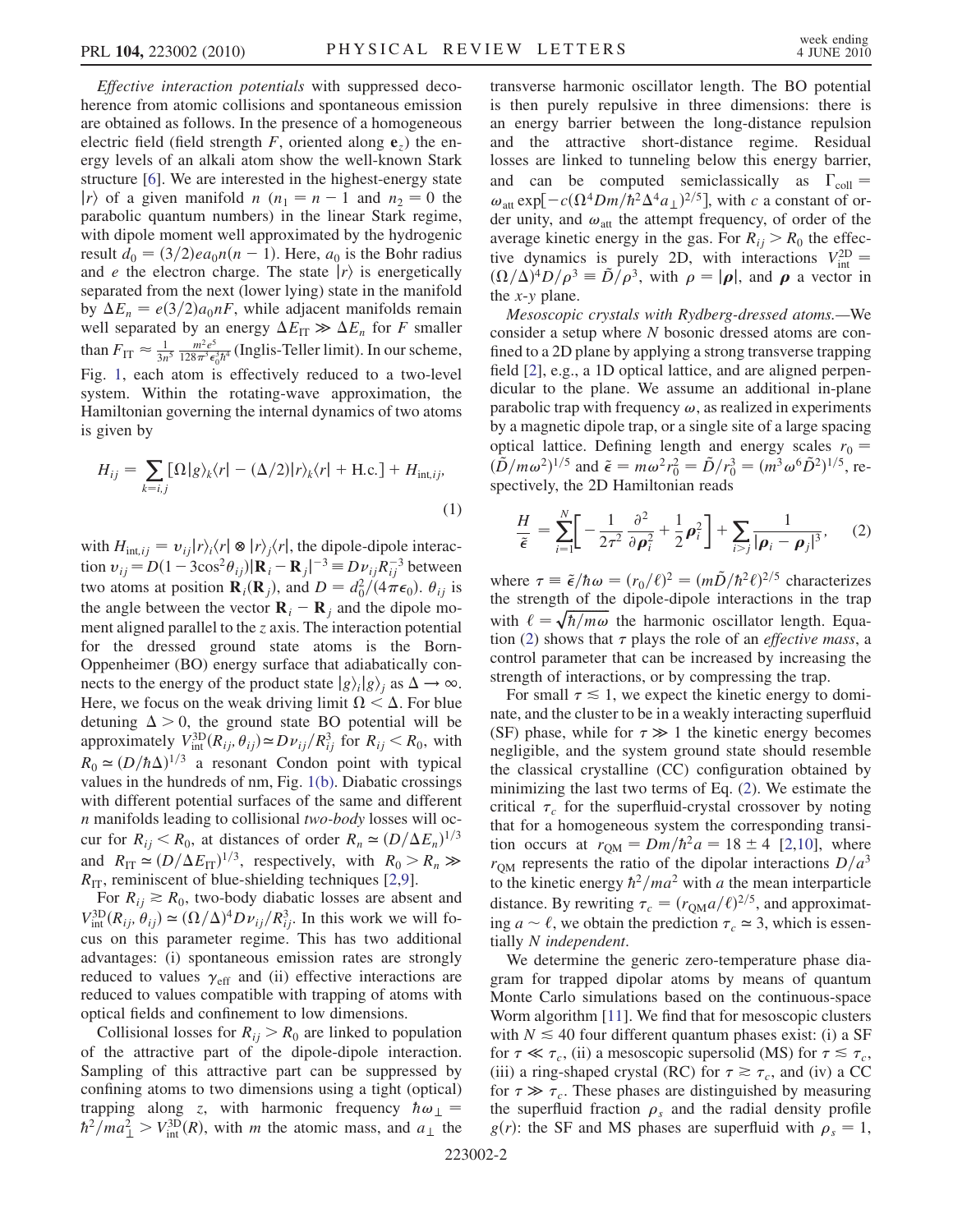<span id="page-2-0"></span>

<span id="page-2-2"></span>FIG. 2 (color online). (a)–(d) Monte Carlo snapshots of the density of particles in all mesoscopic phases for  $N = 13$  dipoles, as a function of the effective mass  $\tau$ . (a) superfluid, (b) supersolid, (c) ringlike crystals, and (d) classical crystal.

while the RC and CC phases have  $\rho_s = 0$ ; the SF has a flat, featureless  $g(r)$ , while the MS, RC and CC phases have significant density modulations. In the crystalline RC phase, particles are arranged in concentric rings with a fixed number of particles per ring. For small enough temperatures, these rings are free to rotate independently of each other. In CC, atoms are instead arranged at fixed relative positions. Mesoscopic crystals have been also found in excitonic materials in Refs. [\[12\]](#page-3-10).

In the following we provide example results for  $N = 13$ atoms, which we found to display all general features of mesoscopic clusters with  $N \le 40$ . We find that for  $N \gg 40$ the system resembles the homogeneous situation, with a sharp crossover between SF and CC phases around  $\tau_c$ .

Panels (a)–(d) in Fig. [2](#page-2-0) are snapshots of the particle density for  $N = 13$  and  $1 \le \tau \le 20$  in the four mesoscopic phases described above. These results correspond to a low enough temperature  $T \ll \tilde{\epsilon}$ , that they can be regarded as ground state estimates. Panel (a) shows a SF for  $\tau = 1$  with a featureless density profile [see also  $g(r)$  in Fig. [3\]](#page-2-1), where the various particle probability clouds overlap. This overlap is directly connected to superfluidity [[13\]](#page-3-11), and consistently we here measure  $\rho_s = 1$ . The emergence of a MS phase for  $\tau = 2.5 \le \tau_c$  is signaled by a distinguishable density modulation in Fig. [2\(b\)](#page-2-2) (see also Fig. [3](#page-2-1)), combined to a measured  $\rho_s = 1$ . We find that the superfluid properties are completely unaltered by the increased strength of interactions with respect to the case  $\tau = 1$ . This is quantified in the inset of Fig. [3](#page-2-1) by measuring the statistics of exchange cycles  $f$  in a many-particle path [[13](#page-3-11)]: in a superfluid, the probability  $f$  that  $n'$  particles exchange is finite for all  $n' \leq N$ , while in a crystal is approximately zero. In the inset it is shown that  $f$  is finite and equal for  $\tau = 1$  and 2.5, at corresponding low temperatures (i.e., same fractions of  $\tilde{\epsilon}$ ).

For  $\tau \ge \tau_c$  [panels (c)–(d)] we observe crystallization of the atomic cloud, with  $\rho_s = 0$  and finite density modulations, consistently with the estimates above. In particular, for  $\tau = 5$  we obtain a RC phase, with concentric, indepen-dent rings [\[14\]](#page-3-12), while for  $\tau = 20$  particles are arranged in the CC configuration for  $N = 13$ , with 4 particles at the center, and 9 outside. This classical crystal, characterized by large peaks in  $g(r)$  in Fig. [3](#page-2-1), is found to be the ground state configuration for all  $\tau \ge 20$ .

Effective heating.—The residual effective single-particle spontaneous emission rate is  $\gamma_{\text{eff}} \sim (\Omega/\Delta)^2 \gamma_r$ . In this work, we focus on the case where after the spontaneous emission the atom is found in  $|g\rangle$ , and then instantaneously redressed, which, neglecting population redistribution due to blackbody radiation, is the relevant situation for  $n \leq 30$ [\[15\]](#page-3-13). Spontaneous emission results in the release of a photon, with momentum  $\hbar k_R$  and recoil energy  $E_R$ , the latter in the tens of kHz. For dipoles parallel to  $F$ , emission will be preferentially along z, and  $E_R$  will be absorbed by the confining lattice potential with  $\hbar \omega_{\perp} > E_R$ . However, any finite component of the momentum  $\hbar k_{xy}$  of the emitted photon in the x-y-plane will result in a random ''kick'' of the atoms, which will ultimately translate into an effective intrinsic heating rate for the many-body system. Time scales for the formation of MS and small crystalline phases ( $N \le 10$ ,  $\tau \gg 1$ ) from a 2D SF with  $T \ll \tilde{\epsilon}$  can be estimated as  $t_f \sim \hbar / \tilde{\epsilon}$ , while large crystals ( $N \gg 10$ ) will be efficiently formed from a Mott insulator state at  $T = 0$  on an in-plane triangular optical lattice [\[16](#page-3-14)], which is removed while raising  $F$ , e.g., on a few hundred  $\mu$ s time scale. We conservatively estimate the crystalline phases to be observable up to an average "melting" time  $t_m \propto$  $T_M/(\gamma_{\text{eff}}E_R)$ , with  $T_M$  the (classical) melting temperature in the trap. We computed  $T_M$  for all  $N < 30$  by means of molecular dynamics simulations for the 2D system in the classical limit ( $\tau \rightarrow \infty$ ) [\[17\]](#page-3-15). By monitoring the behavior of the specific heat and density-density correlations, we

<span id="page-2-1"></span>

FIG. 3 (color online). Radial density profiles  $g(r)$  for the cases of Fig. [2.](#page-2-0) Inset: statistics of computed particle exchanges  $f$  as a function of the number of particles  $n'$  participating to the exchange for the cases of finite superfluid fraction  $\tau = 1$  and 2.5. In a superfluid, f is finite for all  $n' \leq N$ . The supersolid phase with  $\tau = 2.5$  has finite density modulation (figure) and the same f distribution of  $\tau = 1$  (inset).